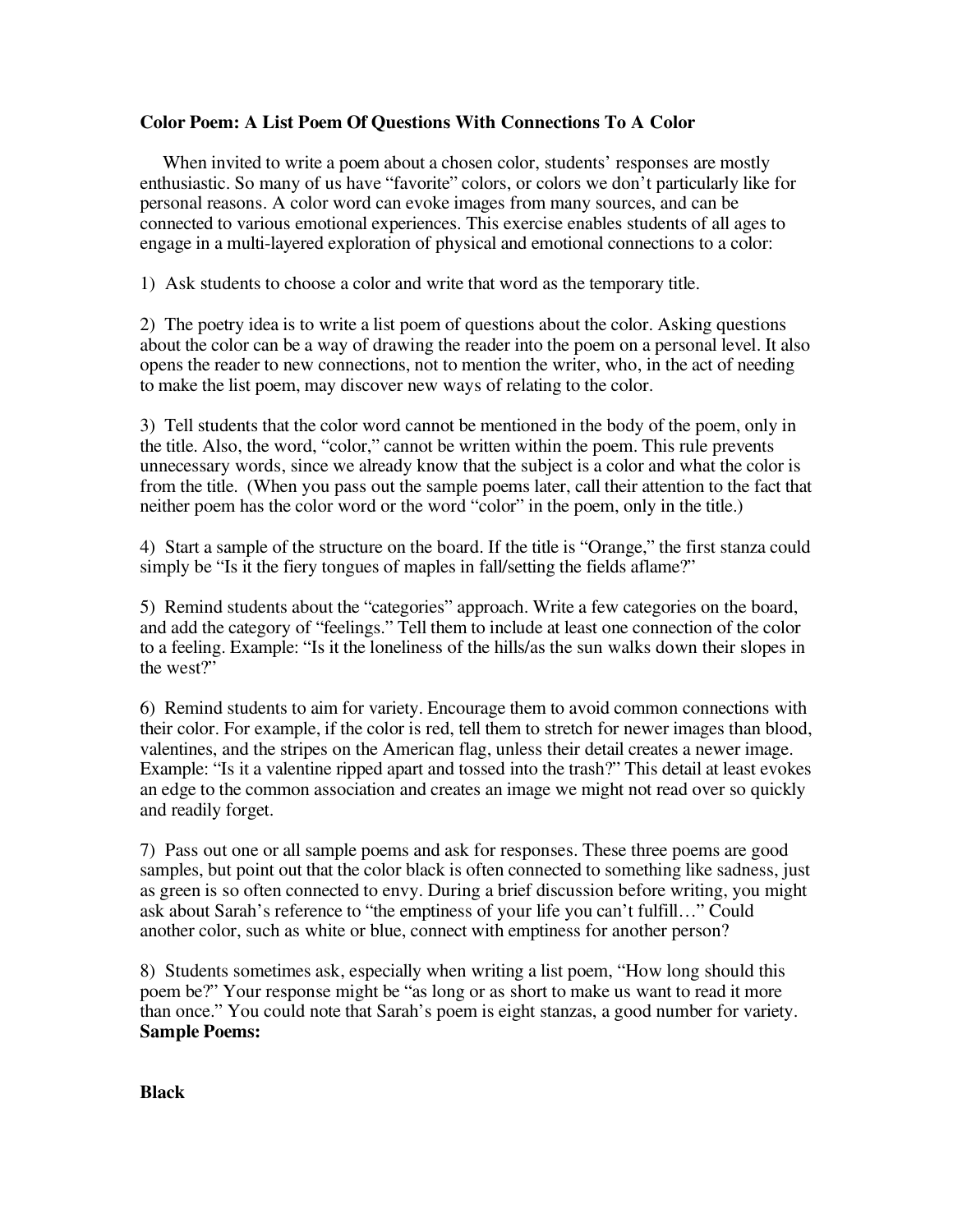Is it the cape which covers the sky or the chimney covered in pitch? Is it the string that is sewn on the zebra or maybe those swirls put together to make licorice? Might it be the dust on a resting book or the emptiness of your life you can't fulfill? The darkness you can't destroy? Or the spider right behind you? *Sarah, 3rd grade*

## **Purple**

Is it the finch building a nest in our berry bush or the berries eaten by robins?

Is it the bruise growing on my arm from bumping into the car door?

Could it be the skin of an eggplant, petunias in the flower pot, and wisteria climbing the arbor?

Is it my baby brother's face when he cries so hard he can hardly breathe?

What about the helpless starfish drying up on the hot rocky shore?

*Cassie, 5th grade*

## **Black**

Is it the shadow of a boulder or

a convict's past?